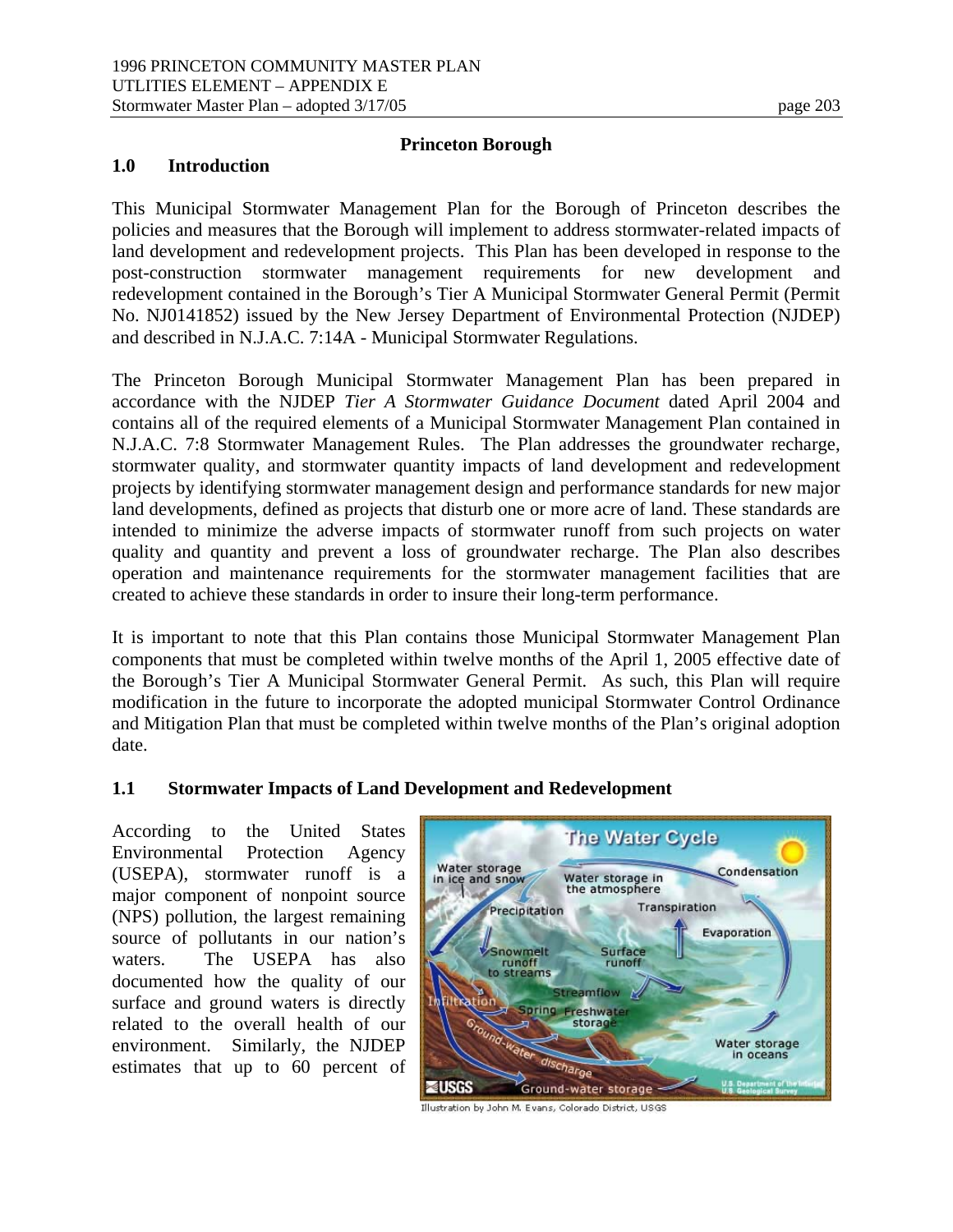existing water pollution problems are attributable to NPS pollution and, in particular, the pollutants in stormwater runoff. However, since these pollutants originate from numerous, diffuse sources and are conveyed by runoff from an entire drainage area or watershed, they can be difficult to identify, regulate, and treat.

In natural environments that are undisturbed by land development, precipitation that reaches the ground surface can follow a number of routes. If the surface is covered with vegetation, the majority of the precipitation is either intercepted by the surface vegetation or infiltrates into the soil. Intercepted precipitation can evaporate back into the atmosphere along with the precipitation that collects in depressions on the ground surface. Infiltrated precipitation can either be drawn up by the root systems of the surface vegetation and transpired back into the atmosphere or can move downward to the groundwater, thereby recharging this important resource. A smaller portion of the precipitation typically runs off the ground surface to downstream creeks, streams, and rivers. This process, known as the hydrologic or water cycle and illustrated in the above figure, generally functions in equilibrium, but is susceptible to changes in the cycle's various processes, most notably changes in the ground surface upon which the precipitation falls.

Since land development by its very nature alters the ground surface, it can dramatically impact the natural hydrologic cycle and cause severe stormwater impacts if it is not carefully planned, designed, constructed, and maintained. Land development typically replaces natural vegetation with lawns and impervious surfaces, thereby reducing the site's natural evaporation, transpiration and infiltration rates. Construction activities can compact the soil, further reducing its ability to infiltrate. These reductions increase the amount of stormwater runoff that flows across the ground surface and decrease the amount that recharges into the groundwater. Land development also typically connects the runoff from impervious surface directly to a constructed drainage system of gutters, channels, and storm sewers. These systems transport runoff more quickly than natural surfaces and conveyance systems. This, in turn, shortens the area's rainfall-runoff response time, causing flow in downstream waterways to peak faster and at greater rates than natural conditions. This combination of increased runoff volumes and greater runoff rates can create new and aggravate existing downstream flooding and erosion problems and increase the quantity of sediment both transported by and deposited in the waterway's channel. Filtration of runoff and removal of pollutants by natural surface and channel vegetation is also eliminated through the use of constructed drainage systems.

Coupled with increased surface flows, reduced base flows due to decreases in groundwater recharge can produce greater fluctuations between normal and storm flow rates in streams and rivers, which can further increase channel erosion. Reduced base flows can also negatively impact the hydrology of adjacent wetlands and the health of biological communities that depend on this source of water. Finally, erosion and sedimentation can destroy habitat from which some species cannot adapt.

In addition to surface runoff increases and the loss of groundwater, land development often results in the accumulation of pollutants on the land surface that can be mobilized by runoff and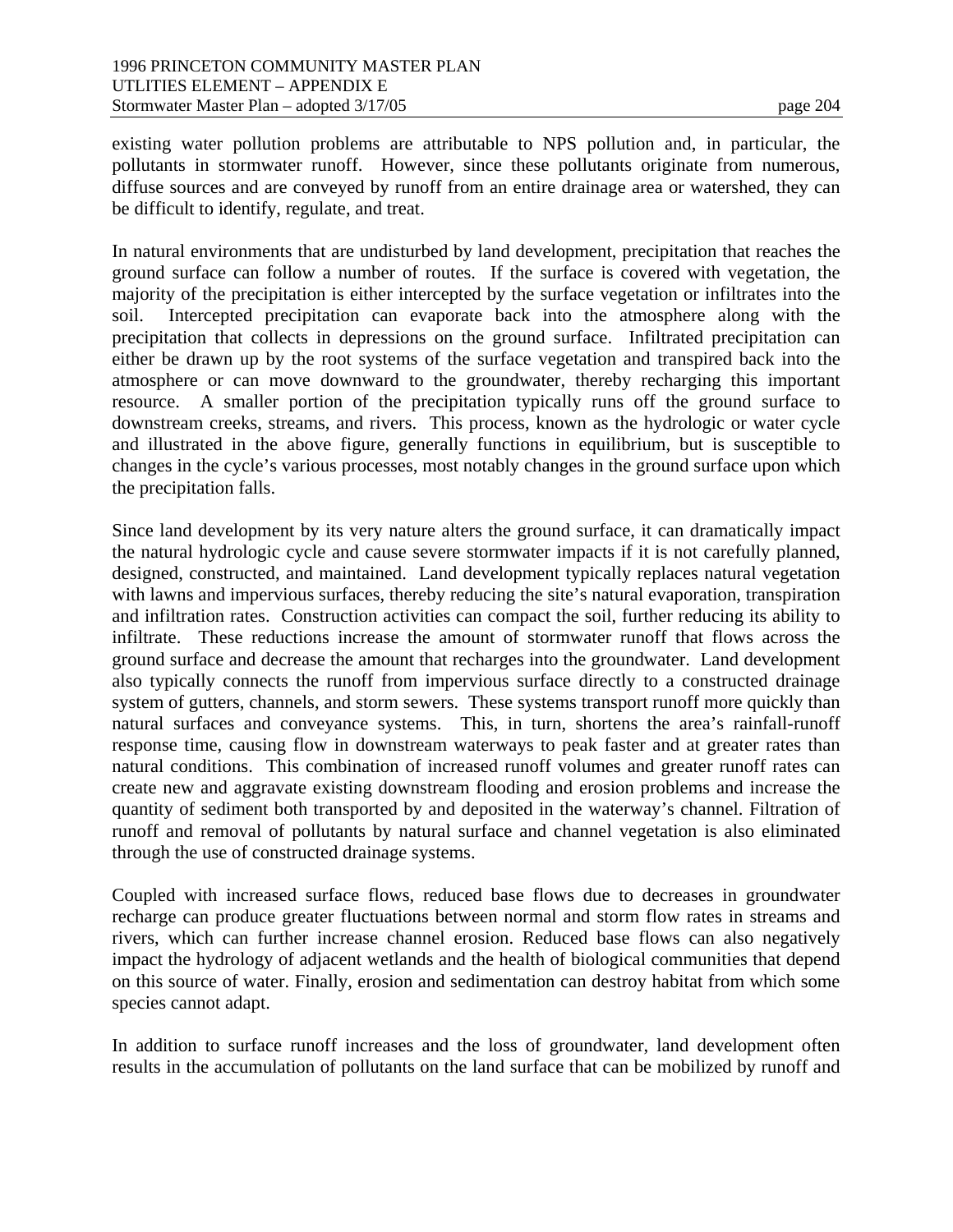transport to streams. New impervious surfaces and cleared areas created by development can accumulate a variety of pollutants from numerous sources, including the atmosphere, fertilizers, animal wastes, and leakage and wear from vehicles. These pollutants can include metals, suspended solids, hydrocarbons, pathogens, and nutrients which can adversely impact water quality and a wide range of important stream biota.

Land development can also adversely affect water quality and stream biota in more subtle ways. For example, stormwater falling on impervious surfaces or stored in detention or retention basins can become heated and raise the temperature of the downstream waterway, adversely affecting cold water fish species such as trout. Development can remove trees along stream banks that normally provide shading, stabilization, and leaf litter that falls into streams and becomes food for the aquatic community.

Finally, the pollution of surface waters and the depletion of groundwater caused by land development can impact both the quantity and quality of the drinking water supplies that are necessary to sustain existing populations and industries as well the recreational use of streams, rivers, and lakes.

# **1.2 NJDEP Municipal Stormwater Regulation Program**

In response to the adverse impacts of nonpoint source pollution, including those caused by uncontrolled land development, the United States Congress amended the 1972 Clean Water Act in 1987 to require management and control of these pollutant sources. As a result of this amendment, the USEPA expanded the National Pollutant Discharge Elimination System (NPDES) to include regulations for stormwater discharges. This included the issuance of a series of regulations culminating in the Phase II Storm Water Regulations in December 1999. Among other requirements, these regulations directed municipalities with separate storm sewer systems to develop programs to control the post-construction runoff from land development and redevelopment projects.

In response to these Phase II Regulations, the State of New Jersey, which administers the federal NPDES program through the State's own New Jersey Pollutant Discharge Elimination System (NJPDES), initiated the New Jersey Municipal Stormwater Regulation Program (NJAC 7:14A) in March 2004. This program, which is administered by the NJDEP, addresses pollutants entering the State's waters from stormwater systems operated by local, county, state, interstate, and federal government agencies. These systems are collectively referred to as Municipal Separate Storm Sewer Systems (MS4s). Under the Municipal Stormwater Regulation Program, stormwater discharges from MS4s are regulated through one of four general NJPDES Permits. These are the Tier A and Tier B Municipal Stormwater General Permits, the Public Complex Stormwater General Permit, and the Highway Agency Stormwater General Permit. Each General Permit includes a number of Statewide Basic Requirements (SBRs) that must be met by those authorized through the Permit to discharge stormwater from their MS4. Each SBR includes minimum performance standards, measurable goals, and implementation schedules. All New Jersey municipalities have been classified as either Tier A or Tier B municipalities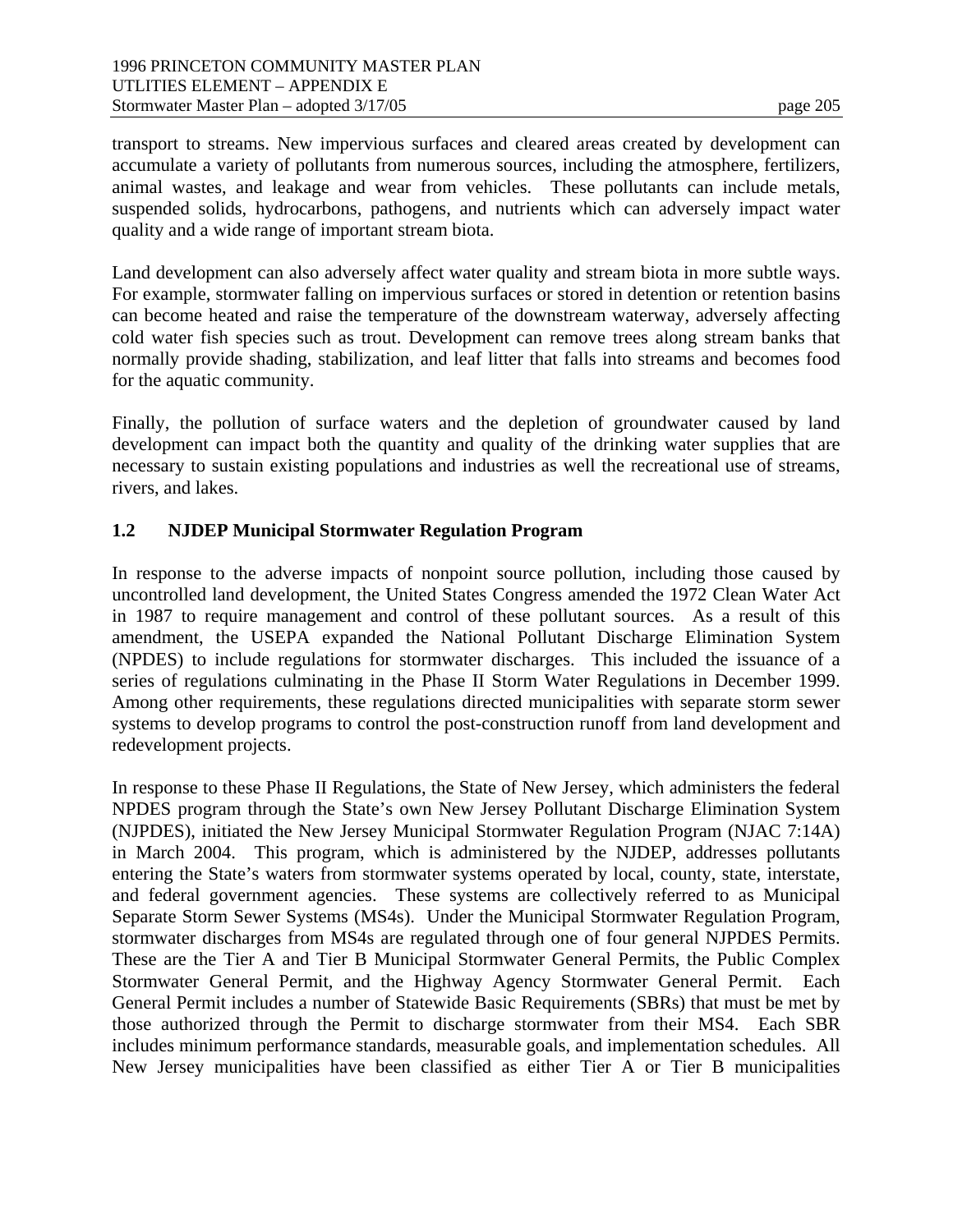depending upon such factors as total population and population density as determined in the 2000 United States Census.

Princeton Borough has been designated by the NJDEP as a Tier A municipality. As such, the discharge of stormwater from the Borough's storm sewer systems has been authorized under NJPDES Stormwater Tier A General Permit No. NJ0141852. A key component of the Post-Construction Stormwater Management SBR is the requirement that Princeton Borough develop and adopt both a Municipal Stormwater Management Plan and implementing Stormwater Control Ordinance that addresses the impacts of major land developments on the quality and quantity of those storm sewer system discharges. This Plain represents Princeton Borough's compliance with this General Permit SBR.

## **1.3 NJDEP Stormwater Management Rules**

Concurrently with the initiation of the Municipal Stormwater Regulation Program, the State of New Jersey also enacted major revisions to the New Jersey Stormwater Management Rules (NJAC 7:8). These revisions were the first major update to the State's Stormwater Management Rules since their original promulgation in 1983 and represented a fundamental change in the management of stormwater runoff in New Jersey. In addition, associated revisions were also enacted to portions of several related State regulations that involve stormwater management, including the Residential Site Improvement Standards (NJAC 5:21), the Freshwater Wetland Protection Act Rules (NJAC 7:7A), the Flood Hazard Area Control Act Rules (NJAC 7:13), the Watershed Management Rules (NJAC 7:15), and the New Jersey Dam Safety Standards (NJAC 7:20).

The new Stormwater Management Rules provide both a framework and incentives for managing runoff and resolving NPS impairment caused by land development. The Rules also establish a hierarchy for implementation of stormwater management measures at major land development projects, with initial reliance on nonstructural stormwater management measures (also known as low impact development techniques) to manage stormwater runoff before using more traditional structural measures. The Rules also establish runoff control performance standards for soil erosion and sediment control, groundwater recharge, water quality, and water quantity; establish Special Area Protection measures for pristine and exceptional value waters; provide regulatory consistency between local and State regulatory agencies; and provide maintenance and safety standards for stormwater management measures.

In Subchapter 4, the new Stormwater Management Rules specify the required goals and contents of a Municipal Stormwater Management Plan as well as the schedule for its adoption as part of a municipality's Master Plan. According to the Stormwater Management Rules and the Borough's Tier A Stormwater General Permit, a first version of this Plan must be adopted within twelve months of the Borough's April 1, 2004 effective date of General Permit authorization. In addition, the Stormwater Management Rules also contain the minimum technical and performance standards to be included in the implementing Stormwater Control Ordinance that is also required by the Borough's Tier A Stormwater General Permit. According to both the Rules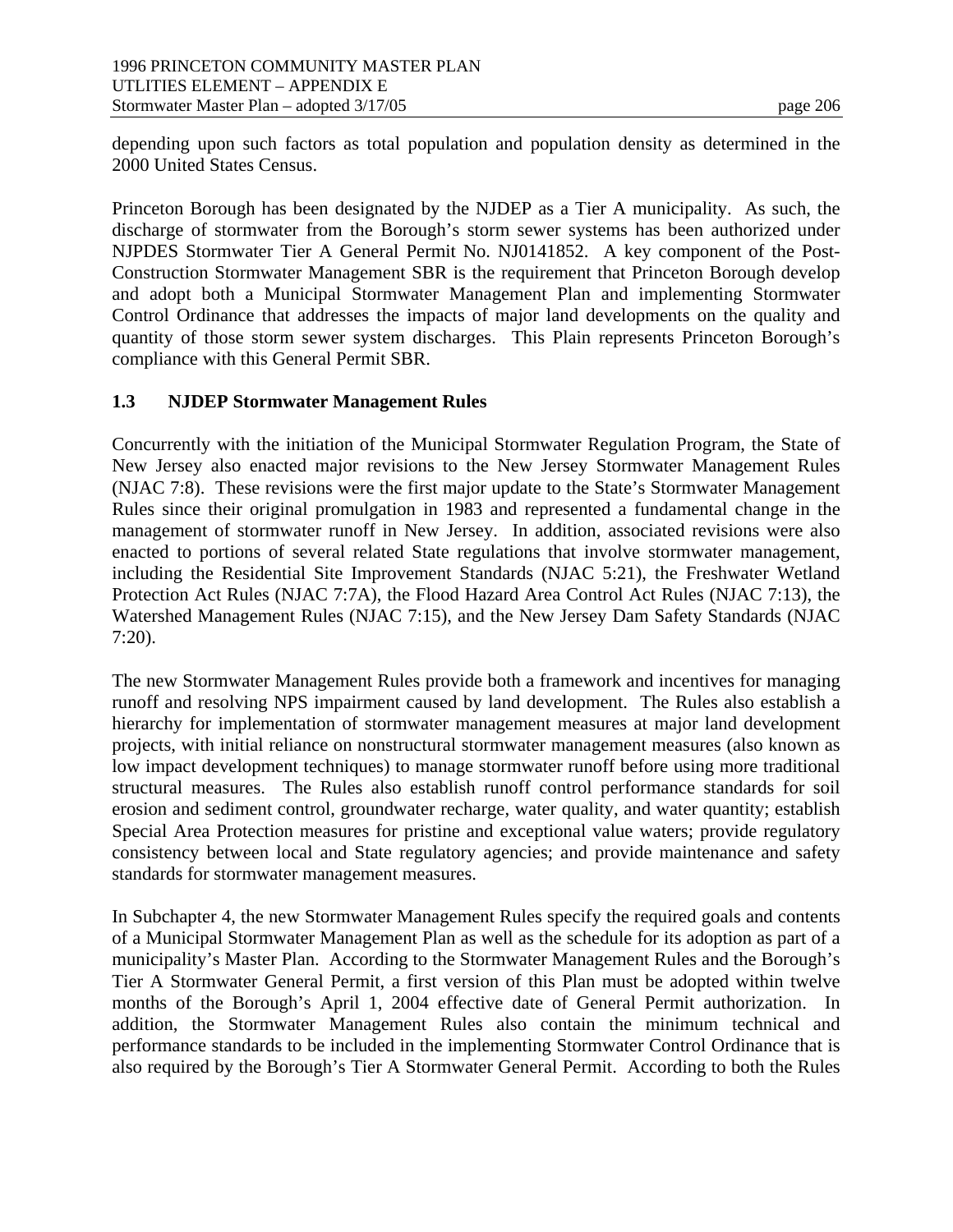and the Borough's General Permit, both the Stormwater Control Ordinance and the final version of the Plan must be adopted within twelve months of the Plan's original adoption date.

The goals of the Borough's Municipal Stormwater Management Plan are presented below.

## **2.0 Princeton Borough Municipal Stormwater Management Plan Goals**

As required by the New Jersey Stormwater Management Rules at NJAC 7:8-4.2-c-1, the Princeton Borough Municipal Stormwater Management Plan has been developed to achieve the following stormwater management planning goals:

- 1. Reduce flood damage, including damage to life and property.
- 2. Minimize, to the extent practical, any increase in stormwater runoff from any new development.
- 3. Reduce soil erosion from any development or construction project.
- 4. Assure the adequacy of existing and proposed culverts and bridges, and other in-stream structures.
- 5. Maintain groundwater recharge.
- 6. Prevent, to the greatest extent feasible, an increase in NPS pollution.
- 7. Maintain the integrity of stream channels for their biological functions, as well as for drainage.
- 8. Minimize pollutants in stormwater runoff from new and existing development in order to restore, enhance and maintain the chemical, physical, and biological integrity of the waters of the State, to protect public health, to safeguard fish and aquatic life and scenic and ecological values, and to enhance the domestic, municipal, recreational, industrial and other uses of water.
- 9. Protect public safety through the proper design and operation of stormwater management basins.

In addition, the Princeton Borough Land Use Code requires the following:

• Proposed development shall provide for proper surface water drainage so that the removal of surface waters will not adversely affect the neighboring properties or the public drainage system and will, so far as practicable, conserve the water resources of the area and avoid flooding, erosion, and detrimental depositing of silt, gravel, or stone.

Finally, the Princeton Regional Planning Board's stormwater control policy states:

- 1. Control both stormwater quality and quantity in the Borough where feasible.
- 2. Detention basins should be designed utilizing techniques that minimize disturbance and the size of the basin such as diversion of flow, compensation, and alternative quality measures.

To achieve all of the above goals, the Princeton Borough Municipal Stormwater Management Plan outlines specific stormwater design and performance standards for major land development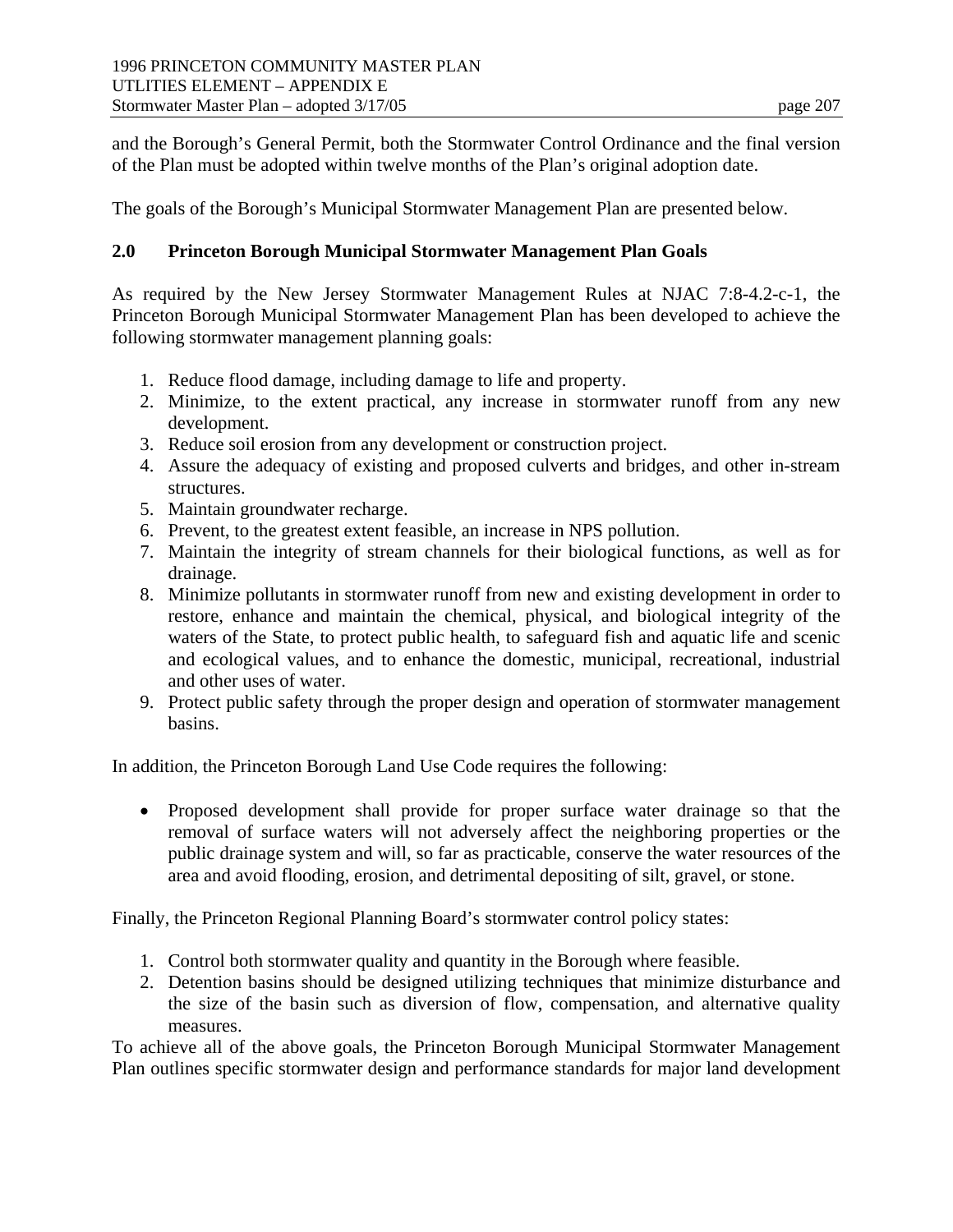and redevelopment projects. Preventative and corrective maintenance strategies are included in the plan to ensure long-term effectiveness of stormwater management facilities. The plan also outlines safety standards for stormwater infrastructure to protect public safety.

## **3.0 Borough Description**

The Borough of Princeton covers an area of 1.85 square miles in central New Jersey. It is located in northern Mercer County and is surrounded by the 16.25 square mile Township of Princeton. While the two municipalities are completely separate political entities, a close governmental relationship exists between them. In addition to the Princeton Regional Board, which oversees both municipalities, and a joint Environmental Commission, Princeton Borough and Township jointly provide community recreational facilities including a large pool complex, tennis and paddle tennis courts, athletic playing fields and various parks and playgrounds. According to the 2000 U.S. Census, the population of Princeton Borough was 14,203. The Borough boundary is identified on the USGS Map - Figure C1.

Princeton Borough is an attractive college town that balances commercial and residential development with open space preservation. The community is served by a lively downtown which is the center of business, cultural, and educational activities. The Borough is home to Princeton University, the Princeton Theological Seminary, and Westminster Choir College. Surrounding the town center are architecturally diverse, residential neighborhoods on tree-lined streets. Based upon an analysis of existing land use data, the Borough is essentially fully developed.

While there are no interstate highways within the Borough, U.S. Highway Route 206 and State Highway Route 27 cross the Borough. In addition to Routes 206 and 27, which are maintained by the New Jersey Department of Transportation (NJDOT), portions of Mercer County Routes 583, 604, and 629 are located within the Borough. These highways and County roadways and their associated stormwater conveyance systems are covered under NJPDES Highway Agency Stormwater General Permits issued to the NJDOT and Mercer County, respectively. As such, stormwater runoff from these systems is not covered under this Plan and the systems are not the responsibility of Princeton Borough to operate and maintain. All roadways in Princeton Borough are shown on Figure C2.

As part of the New Jersey State Planning Commission's Cross Acceptance process of the proposed State Development and Redevelopment Plan, Princeton Borough would be in Planning Area 2. In addition, the Borough is included along with a portion of Princeton Township as a Designated Regional Center. These proposals, however, are subject to final approval by the Commission.

Presently, the majority of Princeton Borough is zoned for residential use. Minimum residential lot sizes range from 3,000 square feet in the R4 Zone to 20,000 square feet in the R1 Zone. The remaining portions of the Borough include Business, Educational, and Hospital Districts. Copies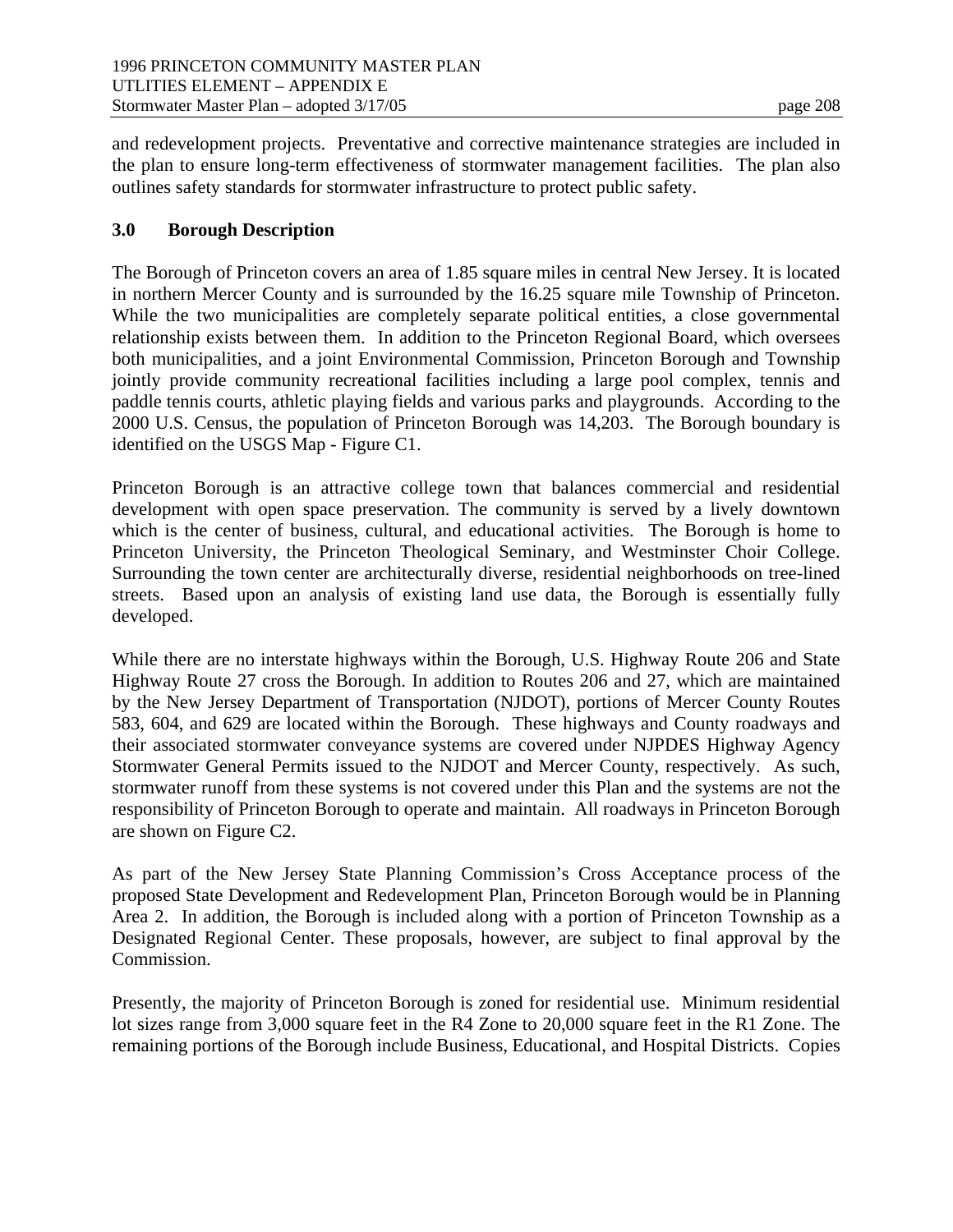of the Borough's official Zoning Map are available from the Princeton Regional Planning Board and the Princeton Borough Engineer's Office.

It should be noted that Princeton Borough presently regulates the quantity of stormwater runoff from land developments through the Surface Water Drainage requirements in its Land Use Code.

## **3.1 Environmental and Water Resources**

## **3.1.1 Environmental Resources**

**Open Space -** Based on data obtained from the Princeton Regional Planning Board, 188 acres or approximately 16% of Princeton Borough are preserved as public or private open space. This includes golf courses, state, county, and Borough-owned land, and private land that is restricted.

**Contaminated Sites –** According to the NJDEP, there are presently 14 sites with on-site sources of contamination in Princeton Borough. These sites were identified from the NJDEP's *Known Contaminated Sites in New Jersey* report last updated in 2001. The *Known Contaminated Sites in New Jersey* report is a municipal listing of sites where contamination of soil and/or ground water is confirmed at levels greater than the applicable cleanup criteria or standards. According to the NJDEP, remedial activities at these sites are either required or underway. It is important that the precise location, contaminants, case status, and required remedial activities at these sites be determined before specific stormwater management measures are proposed for any land development projects in their vicinity since they may impact measure selection, design, and maintenance.

**Wellhead Protection Areas -** There are no existing Public Community Water Supply (PCWS) wells located within Princeton Borough. In addition, none of the Wellhead Protection Areas (WHPAs) for the nine PCWS wells located within Princeton Township extend into the Borough. As described below, a WHPA is a calculated area around a production well that defines the portion of an aquifer that contributes water to a well over a specified time interval. Figure C3 has been prepared to demonstrate the absence of WHPAs within the Borough.

A WHPA is divided into three sequential tiers based on the Time of Travel (TOT) to a production well. TOT is the time it takes for a given particle of groundwater to flow to a pumping well. It is directly related to the distance the groundwater must travel to arrive at the well once well pumping starts. For a given TOT, the distance will vary from well to well depending on the rate of pumping and aquifer characteristics. WHPA Tier 1 is derived from a 2- Year TOT and is based on findings that bacteria have polluted wells and viruses have survived in groundwater for up to 270 days. WHPA Tier 2, derived from a 5-year TOT, is based on the lag time of a pollution plume caused by adsorption/desorption, the variable rate of pollutant travel, and the acceleration of groundwater once it comes close to a pumping well. WHPA Tier 3 is derived from a 12-year TOT, and is established to provide sufficient time so that monitoring and cleanup of a potential pollution source or release can be completed before contamination reaches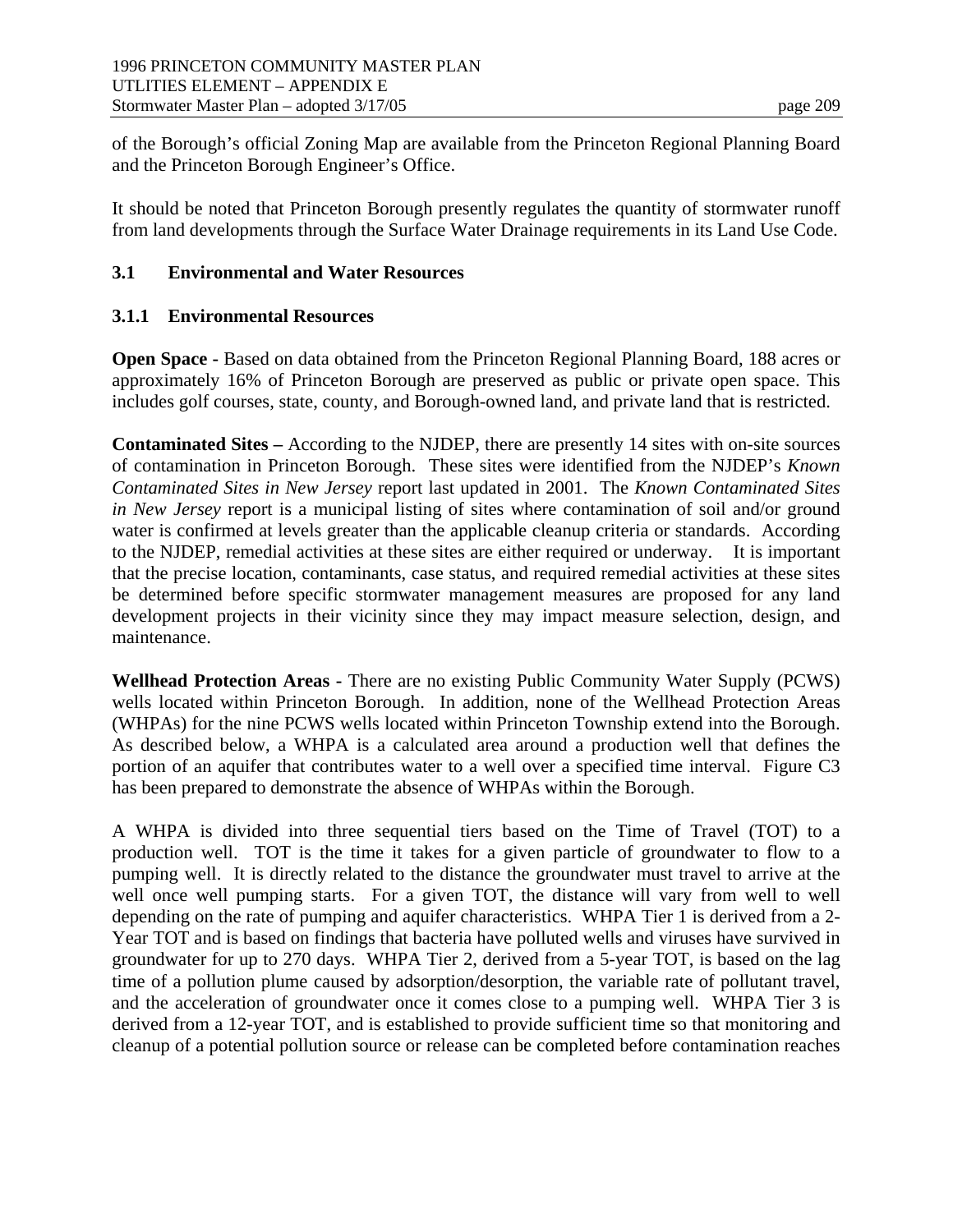a pumping well. All three WHPA Tiers are defined using line boundaries and polygon areas generated with the ARC/INFO Geographic Information System.

**Groundwater Recharge -** A map of the various annual groundwater recharge rates in Princeton Borough are depicted in Figure C4. As can be seen in the Figure, the majority of the Borough is not considered to achieve any significant groundwater recharge within its borders. This is due primarily to the highly developed character of the Borough and the disturbed soil profiles that are found in much of the Borough. The annual recharge rates shown in Figure C5 were obtained from the New Jersey Geological Survey (NJGS) and are based on *New Jersey Geological Survey Report GSR-32 – A Method for Evaluating Ground-Water-Recharge Areas in New Jersey*. These rates are presented as guidance for identifying both general groundwater recharge rates and areas for potential recharge measures and are not intended for design purposes.

**Geology -** According to the Soil Survey of Mercer County prepared by the USDA Natural Resources Conservation Service and the New Jersey Agricultural Experiment Station, the soils in Princeton Borough belong to the Quakertown-Chalfont-Doylestown association, which are found in the Northern Piedmont. Soils of the Quakertown-Chalfont-Doylestown association are moderately deep to deep, well drained to poorly drained, nearly level to moderately steep soils that have a silty subsoil over mainly sandstone and argillite but with areas of red shale and siltstone.

**Steep Slopes -** Based upon an analysis of topographic mapping of the Borough, steep slopes exist at scattered locations throughout Princeton Borough. Steep slopes are generally considered in two categories. Slopes in excess of 25% present serious limitations for development, often requiring extensive and costly engineering and construction efforts. Development on slopes in excess of 15% can degrade the environment if not properly managed. The locations of such slope areas are shown on Figure C5. Typically, the effects of steep slopes must be carefully considered in the selection of appropriate stormwater management measures for land developments.

# **3.1.2 Water Resources**

**Wetlands -** Based the NJDEP Wetlands Inventory for Mercer County, there are approximately 1.7 acres of freshwater wetlands within Princeton Borough. The locations of these wetlands are shown on Figure C6.

**Waterways –** A plan of the waterways in Princeton Borough as delineated by the U.S. Geological Survey (USGS) is shown on Figure C7. In addition, streams are delineated by the USDA Natural Resources Conservation Service (NRCS) in the Soil Survey of Mercer County. None of the waterways within the Borough are classified as Category One (C1) waters by the New Jersey Surface Water Quality Standards.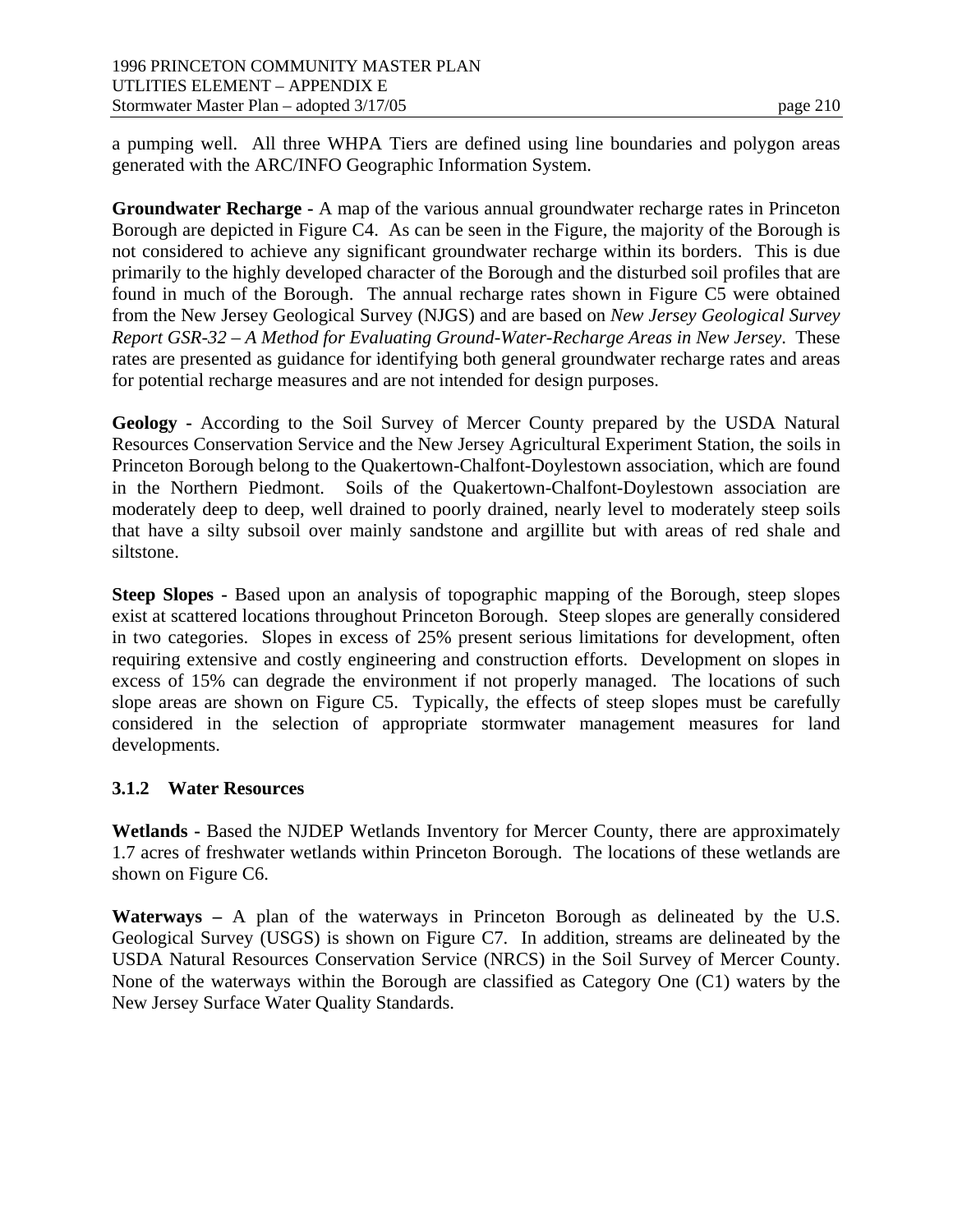**Watersheds –** According to the NJDEP and USGS, portions of three major watersheds are located within Princeton Borough. The Hydrologic Unit Code 14 (HUC14) of each of these watersheds is shown on Figure C7. These HUC14 watersheds are listed in the Table below.

| HUC14          | Waterway           | <b>Description</b>                      |
|----------------|--------------------|-----------------------------------------|
| 02030105090060 | <b>Stony Brook</b> | From Route 206 to Provinceline Road     |
| 02030105090070 | <b>Stony Brook</b> | From Harrison Street to Route 206       |
| 02030105110020 | Millstone River    | From Heathcote Brook to Harrison Street |

#### **HUC14 Watersheds in Princeton Borough**

In addition, the Delaware and Raritan Canal passes near Princeton Borough and Review Zone B of the Delaware and Raritan Canal Commission includes the Borough. As such, the Delaware and Raritan Canal Commission (DRCC) must review all stormwater measures proposed for land development projects located within the Borough. Figure C8 identifies the DRCC Regulatory Review Zones within and adjacent to the Borough.

**Current Waterway Health –** The NJDEP has established the Ambient Biomonitoring Network (AMNET) to document the health of the state's waterways. There are over 800 AMNET sites throughout the state of New Jersey. These sites are sampled for benthic macroinvertebrates by NJDEP on a five-year cycle. Streams are classified as non-impaired, moderately impaired, or severely impaired based on the AMNET data. The data is used to generate a New Jersey Impairment Score (NJIS), which is based on a number of biometrics related to benthic macroinvertebrate community dynamics.

The only major waterway in Princeton Borough is Harry's Brook. Currently, no AMNET data is collected for this watercourse. However, the Harry's Brook is tributary to Carnegie Lake and the Millstone River. Therefore, any TMDLs identified for the Lake and Millstone River downstream may impact the Borough. In addition to the AMNET data, the NJDEP and other regulatory agencies collect water quality chemical data on streams in the state. These data show that Carnegie Lake is not currently attaining the water quality standard for mercury. This means that the lake is impaired and the NJDEP is required to develop a Total Maximum Daily Load (TMDL) for this pollutant.

A TMDL is the amount of a pollutant that can be assimilated by a waterbody without causing its water quality standards to be exceeded or one or more of its designated uses to be interfered with. The TMDL is allocated, along with a margin of safety, to the various sources of the pollutant, including point sources such as wastewater discharges and nonpoint sources, which include runoff from agricultural, commercial, industrial, and residential areas. Provisions may also be made for future sources in the form of reserve capacity. An implementation plan is developed to identify how the various sources will be reduced to the designated allocations. Implementation strategies may include improved stormwater treatment plants, adoption of stormwater control ordinances, reforestation of stream corridors, retrofitting of existing stormwater systems, and other structural and nonstructural stormwater management measures.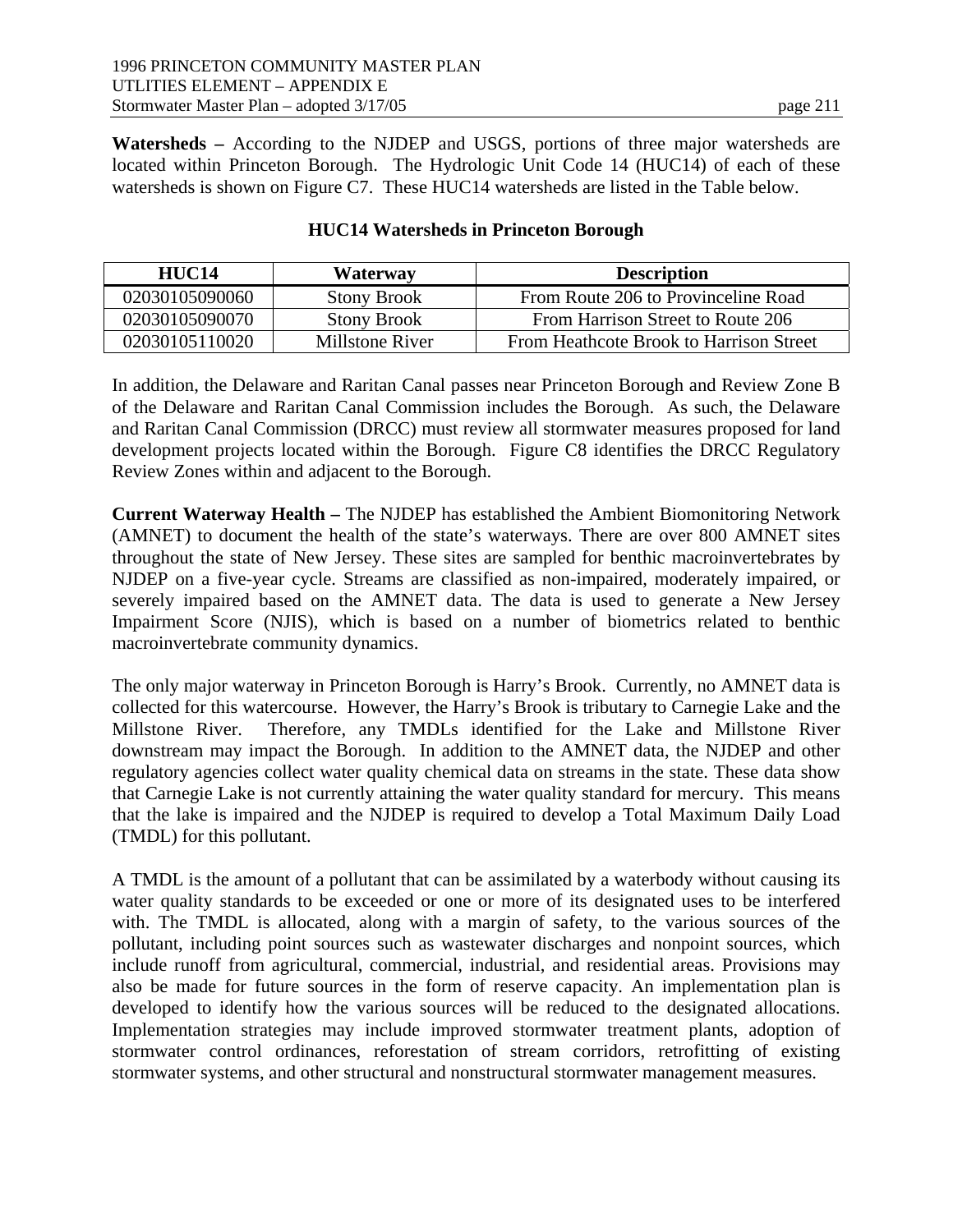The New Jersey Integrated Water Quality Monitoring and Assessment Report (305(b) and 303(d)) (Integrated List) is a valuable source of water quality information. The Integrated List must be prepared biennially by NJDEP as required under the federal Clean Water Act. This combined report presents the extent to which New Jersey waters are attaining water quality standards and identifies waters that are impaired. NJDEP must prepare TMDLs for all waters on Sublist 5 of the Integrated List, which constitutes the list of waters impaired or threatened by pollutants in the State of New Jersey. The Integrated List identifies Carnegie Lake on Sublist 5 for mercury**.** The water quality standard for mercury is not attained based on data collected by the NJDEP Clean Lakes and the NJDEP Fish Tissue Monitoring. As such, Carnegie Lake will require a TMDL for this pollutant. Insufficient data was available to determine whether attainment of the phosphorus standard was achieved in the lake.

# **3.2 Current Waterway Flooding and Erosion**

Due to the small amount of open waterways within Princeton Borough, current flooding and erosion problems are limited. According to the Princeton Borough Flood Insurance Study, flooding has occurred in the past along the Harry's Brook in the eastern portion of the Borough. In addition, storm sewer flooding and drainage problems presently occur at scattered locations in the Borough, most notably at the intersection of Witherspoon and Spring Streets.

# **4.0 Design and Performance Standards**

In accordance with the requirements of the New Jersey Stormwater Management Rules (NJAC 7:8), major land developments within Princeton Borough will be required to meet specific stormwater design and performance standards. These standards will be applied to these developments through the forthcoming Stormwater Control Ordinance that will be developed and adopted by the Borough following the adoption of this Municipal Stormwater Management Plan. Summaries of these design and performance standards are presented below.

It is important to note that any major residential land development proposed subject to review and approval by Princeton Borough will also be reviewed in accordance with the stormwater management requirements of the New Jersey Residential Site Improvement Standards (NJAC 5:21). These standards may be supplemented where permitted by additional stormwater design and performance standards developed by the Borough.

# **4.1 General Design and Performance Standards**

In accordance with the requirements of Subchapter 5 of the Stormwater Management Rules, stormwater management measures for major land developments in Princeton Borough will be designed to meet the following design and performance standards. Complete details of each standard can be found in Subchapter 5 of the New Jersey Stormwater Management Rules.

 **Soil Erosion and Sediment Control** – All major developments shall meet the requirements of the *Soil Erosion and Sediment Control Standards for New Jersey*. The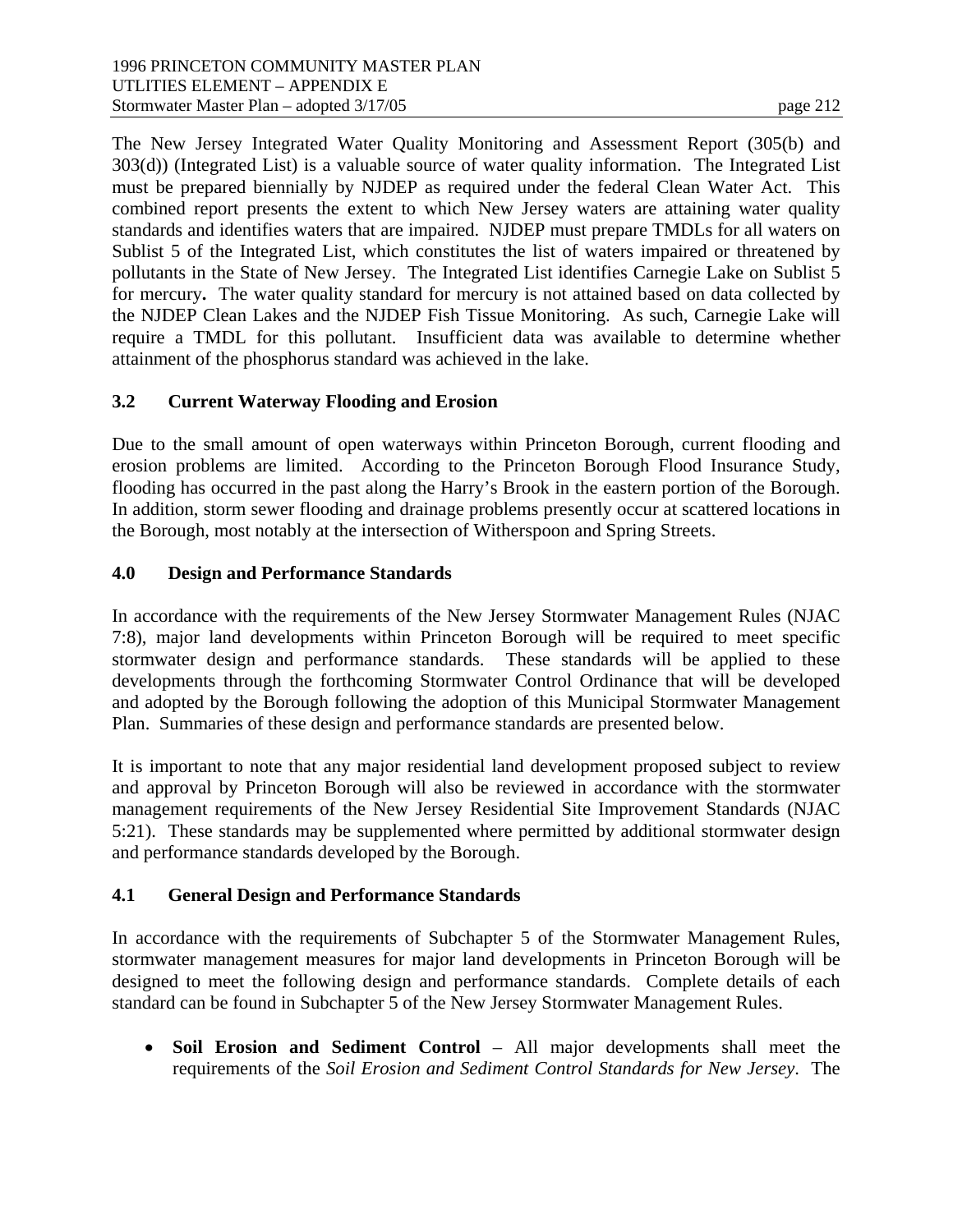Mercer County Soil Conservation District is responsible for conducting all design and construction reviews to insure compliance with these standards within Princeton Borough.

- **Groundwater Recharge** Unless otherwise exempted by the Stormwater Management Rules, all major developments must either maintain 100% of the development site's predeveloped annual groundwater recharge under post-developed site conditions or infiltrate the runoff increase between pre- to post-developed site conditions for a 2-Year, 24-hour III storm. Compliance with this standard must consider certain designated redevelopment areas and any WHPAs and known contaminated sites within the Borough.
- **Stormwater Quality** All major developments must reduce the total suspended solids (TSS) load in the development site's post-construction runoff by a minimum of 80%. In addition, the post-construction nutrient load from the site must be reduced by the maximum extent feasible. Additional stormwater quality requirements are described below for land developments that drain to a Category One watercourse or its mapped tributaries.
- **Stormwater Quantity** All major developments must demonstrate compliance with one of three alternative stormwater quantity requirements for the 2, 10, and 100-Year storm events. These alternatives are: 1) preservation of existing development site runoff volumes and rates, 2) preservation of existing downstream peak runoff rates under full watershed development, or 3) reduction in existing site peak runoff rates by 50%, 25%, and 20%, respectively.
- **Nonstructural Stormwater Management -** Compliance with the groundwater recharge and stormwater quality and quantity standards described above must be achieved through the use of nonstructural stormwater management measures to the maximum extent feasible. If the standards cannot be met through the exclusive use of nonstructural measures, then structural stormwater management measure shall be utilized to complete compliance.
- Special Water Resource Protection Areas All major developments must maintain a 300-foot buffer measured from the top of bank of all Category One watercourses, as designated by the NJDEP, and their tributaries, as mapped by the USGS and the Soil Survey of Mercer County. At the present time, there are no NJDEP designated Category One watercourses within Princeton Borough. As such, this requirement will apply to any waterway within the Borough designated as a Category One watercourse by the NJDEP in the future.
- **Threatened and Endangered Species Searches**  All major developments subject to review by NJDEP's Land Use Regulation Program must conduct a Threatened and Endangered Species search using the Natural Heritage Database.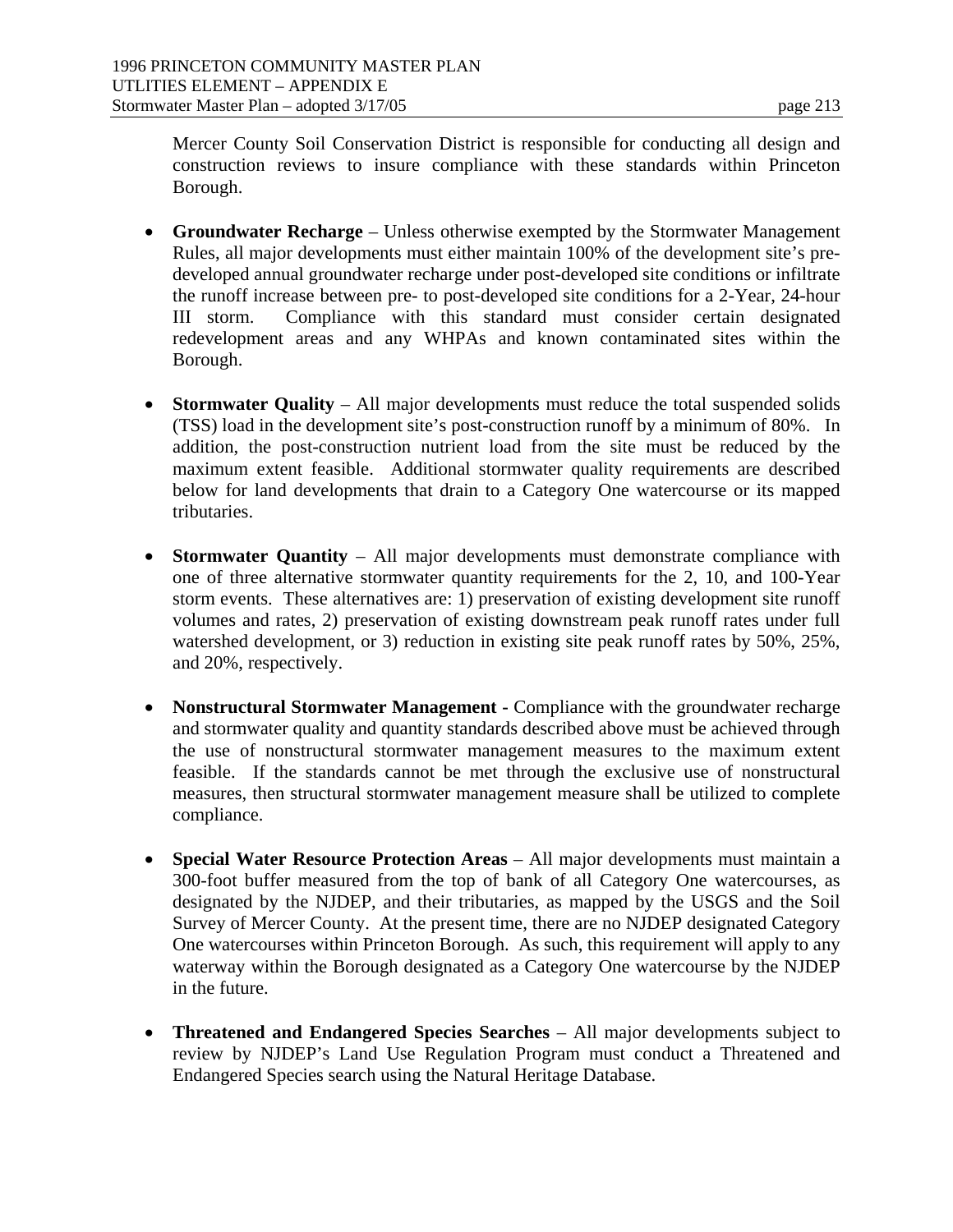## **4.2 Exemption and Waiver Criteria**

In addition to the design and performance standards described above, the New Jersey Stormwater Management Rules contain both exemption and waiver criteria for each standard. These criteria are presented in Subchapter 5 of the Stormwater Management Rules. Princeton Borough will utilize these criteria in the development of its Stormwater Control Ordinance. In addition, the Borough will develop a Mitigation Plan in accordance with Subchapter 4 of the Stormwater Management Rules in order to grant necessary waivers from the design and performance standards on a case-by-case basis. Development of this Mitigation Plan will be done concurrently with the development of the Borough's Stormwater Control Ordinance.

Finally, in accordance with Section 2.5 of Subchapter 2 of the Stormwater Management Rules, Princeton Borough has the ability to petition the NJDEP for an exemption from any of the design and performance standards presented in Subchapter 5 of the Rules provided that such exemption will not result in an increase in flood damage, water pollution, threats to biological integrity, or constitute a threat to public safety. The Borough may utilize this petition process if necessary during the development of its Stormwater Control Ordinance.

# **4.3 Maintenance Requirements**

In order to ensure the proper functioning and operation of all structural and nonstructural stormwater management measures, Princeton Borough will require that maintenance plans be developed for all such measures incorporated into the design of major land developments. All maintenance plans shall meet the requirements specified in Section 5.8 of Subchapter 5 of the Stormwater Management Rules. The Borough will also utilize the maintenance plan recommendations and references contained in the NJDEP Stormwater Best Management Practices Manual. Final maintenance plan requirements will be included in the Borough's Stormwater Control Ordinance and also be applied to any stormwater management measure included in a major development activity by the Borough.

According to the maintenance plan requirements contained in the Stormwater Management Rules, all stormwater management measure maintenance plans must contain:

- Specific preventative and corrective maintenance tasks and schedules.
- Cost estimates including the estimated costs of sediment, debris, and trash removal.
- The name, address, and telephone number of those responsible for maintenance.

In addition, the maintenance plan must guarantee that preventative and corrective maintenance will be performed to maintain the function of the stormwater management measure, including (where appropriate) structural repairs and replacements; sediment, debris, and trash removal; restoration of eroded areas; snow and ice removal; fence repair and replacement; restoration of vegetation; and repair and replacement of non-vegetated linings.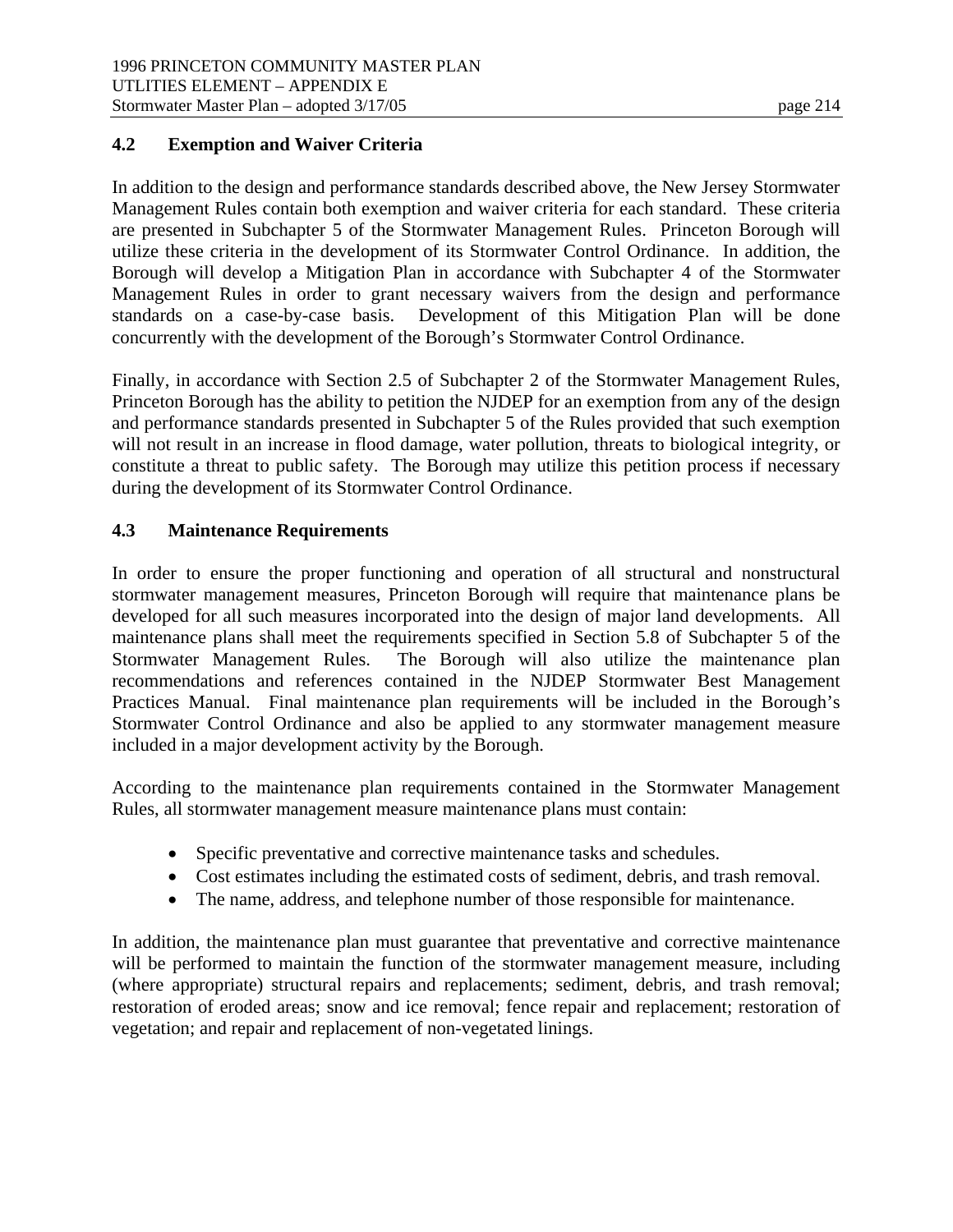#### **4.4 Safety Standards**

In order to protect the safety of maintenance and inspection personnel and the general public, Princeton Borough will develop safety standards for the proper design and operation of new structural stormwater management measures utilized at major land developments. These standards will be included in the Borough's Stormwater Control Ordinance and also be applied to any structural stormwater management measure included in a major development activity by the Borough. At a minimum, these safety standards will be based upon the safety standards for stormwater management basins contained in Subchapter 6 of the Stormwater Management Rules. The Borough may adopt additional and/or more stringent standards as necessary in order to provide an appropriate level of safety at such stormwater management measures.

## **5.0 Stormwater Management Measures**

In order to meet the design and performance standards for major land developments described in Subchapter 5 of the Stormwater Management Rules, Princeton Borough will allow the utilization of a range of nonstructural and structural stormwater management measures. In general, the design, construction, and maintenance of these measures, which are also known as Best Management Practices or BMPs, will be based upon the guidance provided by the current version of the NJDEP *Stormwater Best Management Practices Manual*. In particular, the guidance provided Chapter Two of the Manual will be used for nonstructural stormwater management measures and the guidance provided in Chapter Nine of the Manual will be used for structural stormwater management measures.

As a result, the NJDEP *Stormwater Best Management Practices Manual* is incorporated by reference into the Princeton Borough Municipal Stormwater Management Plan.

# **6.0 Mitigation Plan**

As noted above in **4.2 – Exemption and Waiver Criteria**, Princeton Borough will utilize the waiver criteria contained in Subchapter 5 of the Stormwater Management Rules to develop a Mitigation Plan in order to grant necessary waivers from the design and performance standards at major land developments on a case-by-case basis. Development of this Mitigation Plan will be done concurrently with the development of the Borough's Stormwater Control Ordinance and will be based upon the Mitigation Plan requirements contained in Subchapter 4 of the Stormwater Management Rules.

# **7.0 Build-Out and Pollutant Load Analysis**

In accordance with the Municipal Stormwater Management Plan requirements in Subchapter 4 of the Stormwater Management Rules, Princeton Borough is not required to a Build-Out and Pollutant Load Analysis. This is because an analysis of the Borough indicates that there is less than one square mile of developable land remaining in the Borough.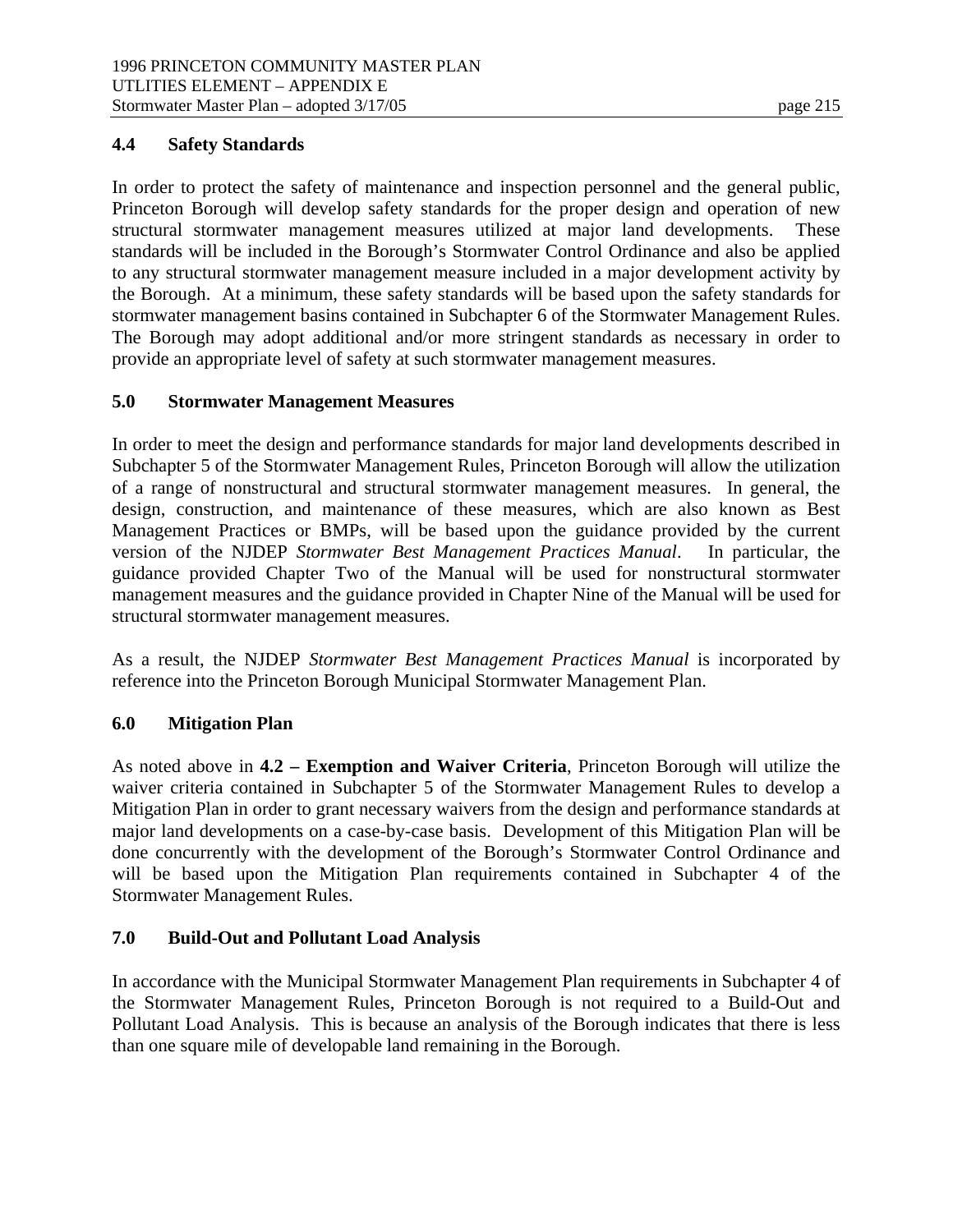## **8.0 Master Plan Evaluation**

In accordance with the Municipal Stormwater Management Plan requirements in Subchapter 4 of the Stormwater Management Rules, Princeton Borough is not required to evaluate the extent to which it's Master Plan, official map, land use ordinances, and construction standards implement the nonstructural stormwater management strategies described in Subchapter 5 of the Rules. This is because an analysis indicates that there is less than one square mile of developable land remaining in the Borough. Nevertheless, the Borough may wish to perform such an analysis in the future as part of a required Master Plan review. If performed, appropriate revisions to the Princeton Borough Municipal Stormwater Management Plan will be made to incorporate its results and recommendations.

## **9.0 Recommended Stormwater Control Ordinance**

A copy of a recommended Stormwater Control Ordinance has been provided at the end of this appendix. This recommended ordinance is based upon the model ordinance contained in the NJDEP Stormwater Best Management Practices Manual. This model ordinance will serve as the basis for the final Stormwater Control Ordinance to be developed and adopted by the Borough. Such adoption will occur within twelve months of the original adoption of this Plan.

## **10.0 Achievement of NJDEP Stormwater Management Planning Goals**

In accordance with the Municipal Stormwater Management Plan requirements in Subchapter 4 of the Stormwater Management Rules, the Princeton Borough Municipal Stormwater Management Plan must demonstrate achievement of the general goals for stormwater management planning specified in Subchapter 2 of the Rules. These goals were previously discussed above in **2.0 - Princeton Borough Municipal Stormwater Management Plan Goals**. The following has been prepared to demonstrate how the Plan achieves these goals.

- **GOAL: Reduce flood damage, including damage to life and property** By requiring all major land developments to meet the stormwater quantity design and performance standards in Subchapter 5 of the Stormwater Management Rules, the Princeton Borough Municipal Stormwater Management Plan will reduce flood damage. In addition, the Plan will require mitigation measures for major developments that cannot strictly comply with the stormwater quantity design and performance standards in the Borough's Stormwater Control Ordinance or the Residential Site Improvement Standards. Retrofits to existing stormwater collection systems and stormwater quantity management measures mandated by the Mitigation Plan will also reduce existing flood damage.
- **GOAL: Minimize, to the extent practical, any increase in stormwater runoff from any new development** – By requiring the use of nonstructural stormwater management measures, the Princeton Borough Municipal Stormwater Management Plan will minimize the increase in stormwater runoff from new major land developments. Additionally,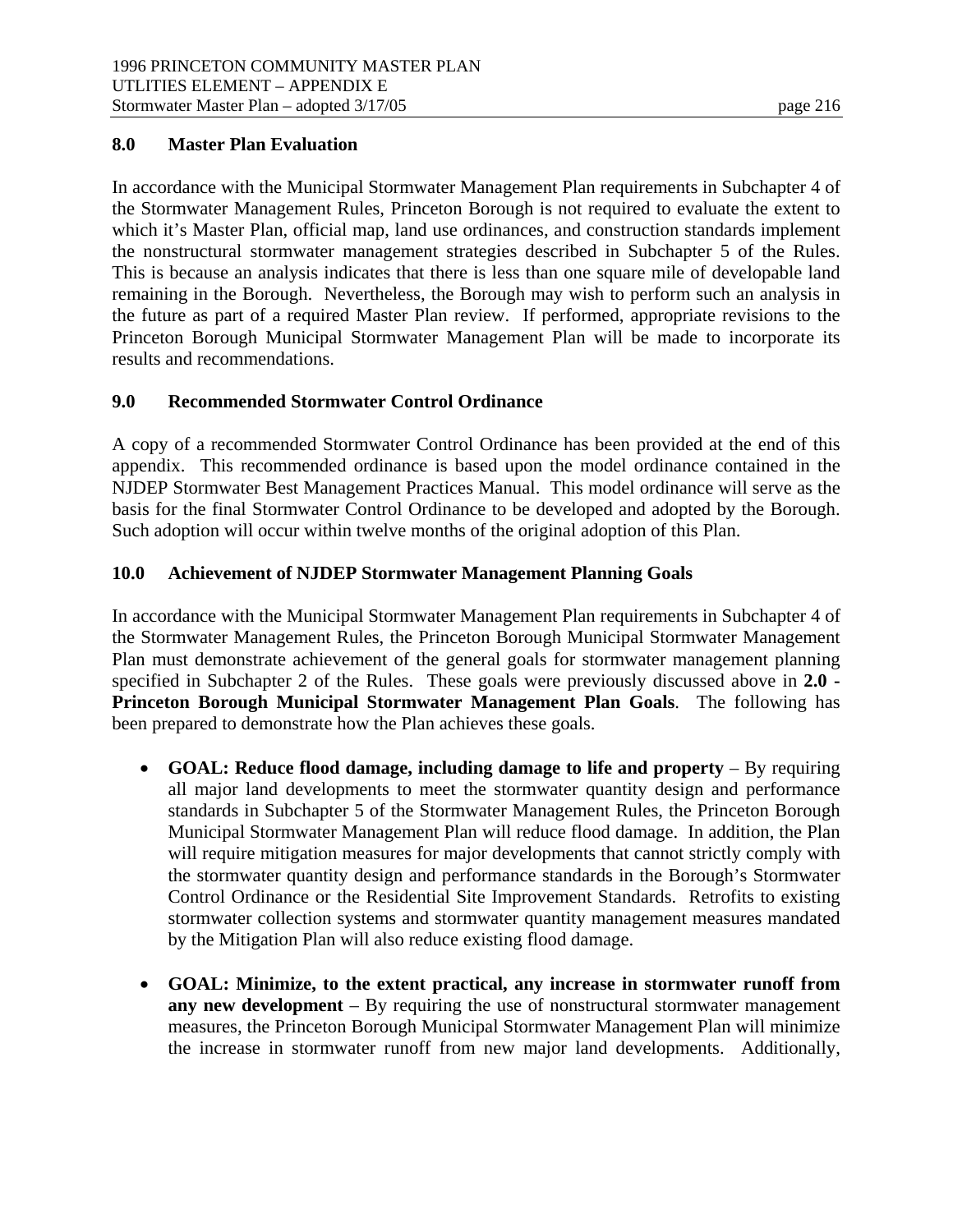requiring compliance with the stormwater quantity standards described above will further decrease the potential for stormwater runoff increases from new land developments.

- **GOAL: Reduce soil erosion from any development or construction project** The Princeton Borough Municipal Stormwater Management Plan requires that the *Soil Erosion and Sediment Control Standards in New Jersey* be followed for all major development projects. In addition, the Borough also presently requires compliance with these standards for all projects that disturb at least 5,000 square feet of land.
- **GOAL: Assure the adequacy of existing and proposed culverts and bridges, and other in-stream structures** – By requiring all major land developments to meet the stormwater quantity design and performance standards in Subchapter 5 of the Stormwater Management Rules either directly or through appropriate mitigation measures, the Princeton Borough Municipal Stormwater Management Plan will help assure the adequacy of existing and proposed culverts, bridges, and other in-stream structures.
- **GOAL: Maintain groundwater recharge**  By requiring all major land developments to meet the groundwater recharge design and performance standards in Subchapter 5 of the Stormwater Management Rules either directly or through appropriate mitigation measures analyses, the Princeton Borough Municipal Stormwater Management Plan will help maintain groundwater recharge in the Borough.
- **GOAL: Prevent, to the greatest extent feasible, an increase in NPS pollution**  By requiring all major land developments to meet the stormwater quality design and performance standards in Subchapter 5 of the Stormwater Management Rules either directly or through appropriate mitigation measures analyses, the Princeton Borough Municipal Stormwater Management Plan will help prevent an increase in NPS pollution in the Borough. These results will be enhanced through the maximum practical use of nonstructural stormwater management measures at such developments.
- **GOAL: Maintain the integrity of stream channels for their biological functions, as well as for drainage** – By requiring all major land developments to meet the groundwater recharge and stormwater quality and quantity design and performance standards in Subchapter 5 of the Stormwater Management Rules either directly or through appropriate mitigation measures analyses, the Princeton Borough Municipal Stormwater Management Plan will help maintain the biological integrity of stream channels in the Borough. These results will be enhanced through the maximum practical use of nonstructural stormwater management measures at such developments.
- **GOAL: Minimize pollutants in stormwater runoff from new and existing development in order to restore, enhance and maintain the chemical, physical, and biological integrity of the waters of the State, to protect public health, to safeguard fish and aquatic life and scenic and ecological values, and to enhance the domestic, municipal, recreational, industrial and other uses of water** - By requiring all major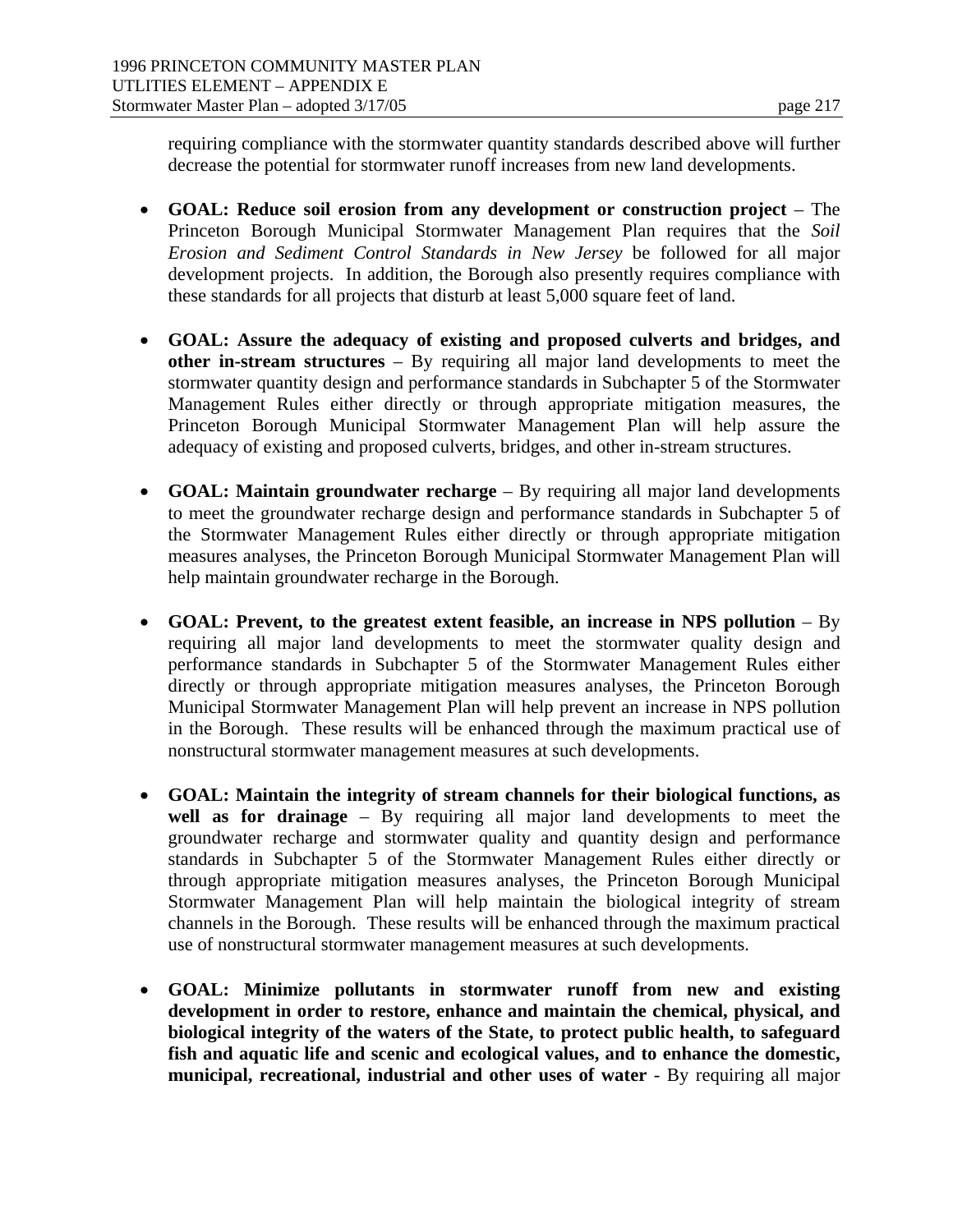land developments to meet the groundwater recharge and stormwater quality and quantity design and performance standards in Subchapter 5 of the Stormwater Management Rules either directly or through appropriate mitigation measures analyses, the Princeton Borough Municipal Stormwater Management Plan will help achieve these multiple goals in waterways in the Borough. These results will be enhanced through the maximum practical use of nonstructural stormwater management measures at such developments.

 **GOAL: Protect public safety through the proper design and operation of stormwater management basins –** By requiring the design of structural stormwater management facilities at major land developments to comply with the safety standards in Subchapter 6 of the Stormwater Management Rules, the Princeton Borough Municipal Stormwater Management Plan will protect the safety of inspection and maintenance personnel and members of the general public.